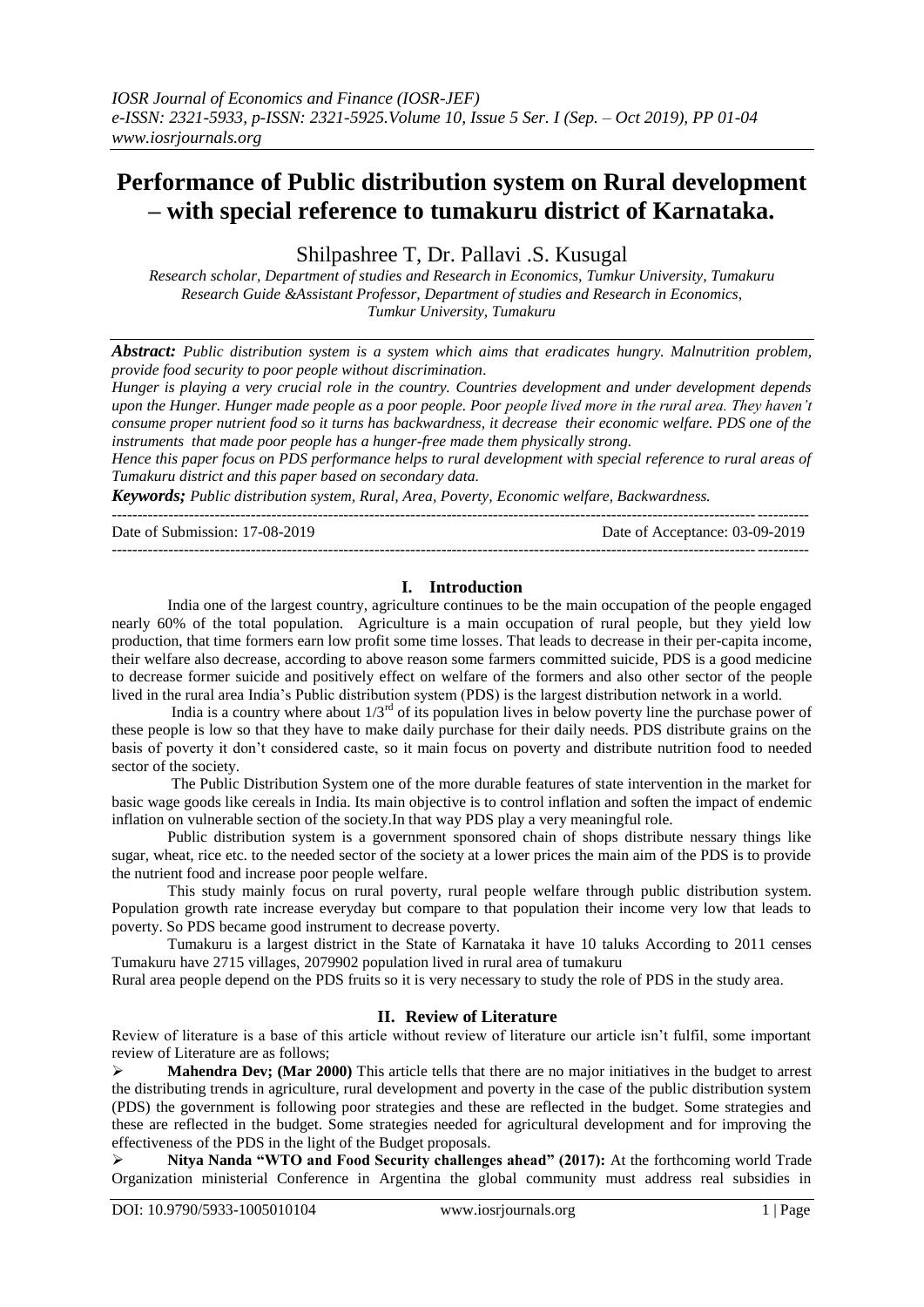agriculture rather than a theoretical construct on the measure of support that also includes impacts of subsides in rich countries and the tariffs that are dually allowed**.**

 *R Radhakrishna and subbarao* – India"s Public Distribution System ; a national and international prospects; World bank discussion paper no.380 (nov 1997) – they discuss that reducing poverty in India is one of the major development challenges faced in the World the Government of India has experimented with a number of direct anti-poverty programmes of these public distribution system –a quantity rationing-cum-food subside programme –is perhaps the oldest it has evolved in its present form in the wake of national- level food shortages of the 1960"s since then the national agricultural scene has vastly changed for the better contributing to a substantial fall in the incidence of poverty however the PDS remains fundamentally unaltered and the cost of food subside has grown enormously since the mid-1980"s moreover some stake governments have introduced food subside programmes with additional resources of their own.

 **Sakshi Balini, "Functioning of the Public Distribution System" (Dec 2013) –** He tells During September 2013, parliament passed the National Food Security Act (NFSA) 2013 the NFSA seek to make the right to food a legal entitlement by providing subsidised food grains to nearly  $2/3^{rd}$  of the population the act relies on the existing Targeting Public Distribution System (TPDS) mechanism to deliver these entitlement. This article describe the functioning of the existing TPDS mechanism and the role played by the centre and state. It also explores challenges in the effective implementation of TPDS and alternatives to reform the existing machinery.

 **S. Mahandra Dev – " BUDGET 2000-2001-Agricultural Development and PDS" (Mar 2018);** he argues that there are no major initiatives in the Budget to arrest the disturbing trends in Agriculture rural development and poverty in the case of the Public distribution system (PDS). The government is following poor strategies and these are reflected in the Budget some strategies are needed for agricultural development and for improving the effectiveness of PDS in the light of the Budget propasals.

 **S Narayanan-"Demand – supply Gap and Public distribution of Food grains in India." (1987)** His article tells in spite of the spectacular development of Industry, the Indian economy continues to be highly development on Agriculture. The growth of agriculture production during the past three decades has been impressive. The development of Agriculture as been today is contributed mainly by the food grains which have registered high production compare to other crops.

 **Suman Sahai – (Mar-2000)** It tells the new bill on plant variety protection and former"s rights has provisions on sale of seeds by farmers which threaten India"s food security and thereby its national security

## **Objectives**

- 1) To study the performance of PDS in Rural area
- 2) To examine Rural area present status through PDS
- 3) Suggest for improving PDS Performance in Rural Area

## **Collection of the data**

Secondary data collected from various Journals, Books, Government publications, visit Food office of Tumakuru, Ministry of Agriculture, Economic Survey.

## **Statement of the problem**

"Necessary food" is play very important role in people"s healthy life and their long live also but large number of poor people lived in rural area they didn"t have proper nutrient food and necessary food so they physically became week so they didn"t able to work hard that time their income decrease, it negatively influence on rural area people"s welfare finally Rural area became underdeveloped according to the above situation PDS is important institution it distribute nutrient food and also necessary food to the needed people and made them as physically and economically strong.

Tumakuru District of Karnataka is one of the large district now we discuss rural development through PDS programmes.

PDS has evolved from the late 1930s into its current form. This system is an old system it wants to modify; following table tells that developments related to PDS;

The below table explain the overall development of public distribution system.

Time line of PDS; 1940's to present 2016

| Evolution of PDS | Time line | Details                                                                                         |
|------------------|-----------|-------------------------------------------------------------------------------------------------|
| <b>PDS</b>       | 1940      | Launched as general entitle scheme                                                              |
| Revamping of PDS | 1991      | It was felt that the rely vulnerable area and people not getting the<br>desired benefits of PDS |
| <b>TPDS</b>      | 1997      | PDS was revamped to target poor house holders                                                   |
|                  |           |                                                                                                 |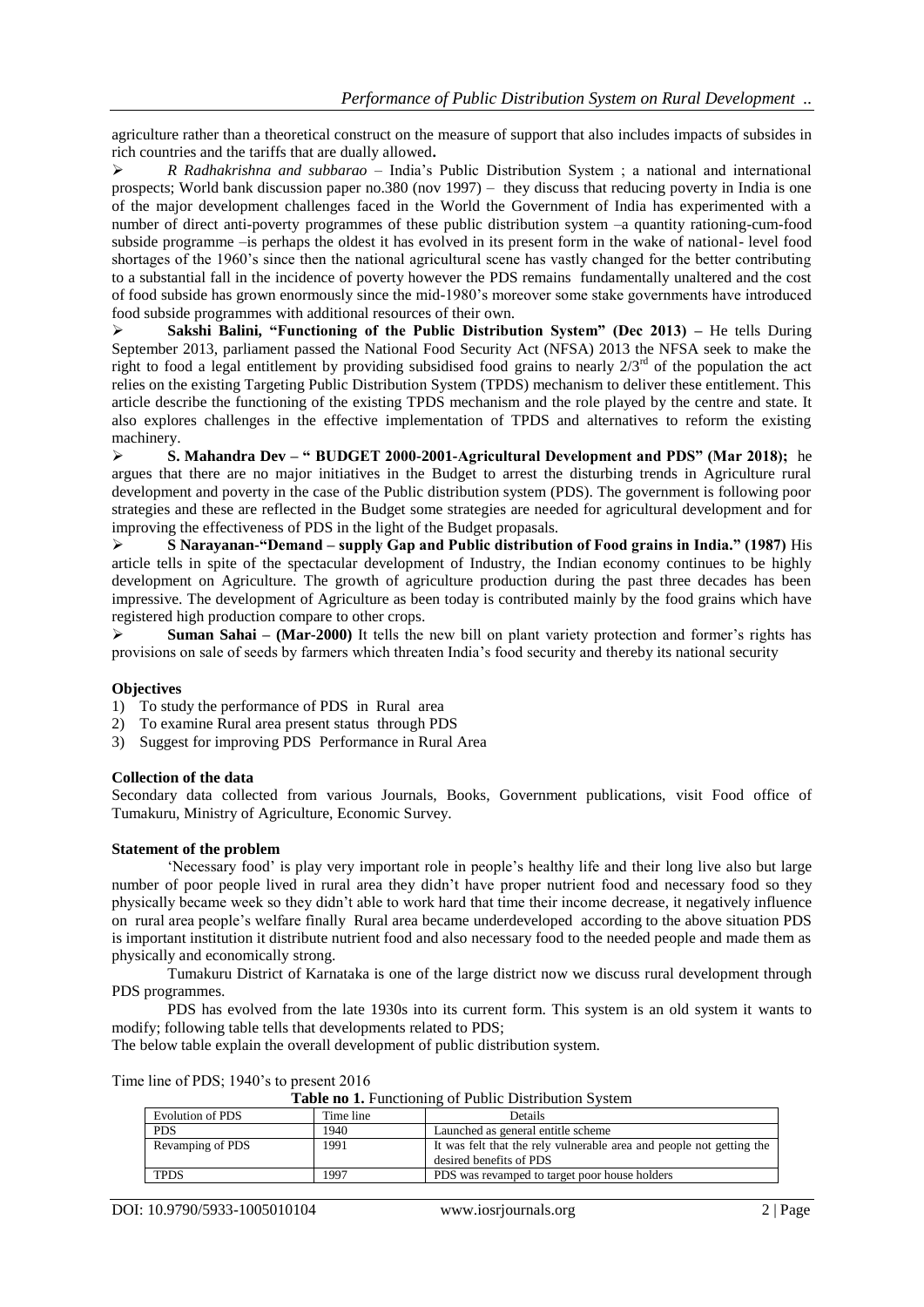| Antyodaya Anna Yojana      | 2000 | Scheme launched to target the 'poorest of the poor'.            |  |  |  |
|----------------------------|------|-----------------------------------------------------------------|--|--|--|
| PDS Control Order          | 2001 | Ongoing case in supreme court contending that 'right to food' a |  |  |  |
|                            |      | fundamental right                                               |  |  |  |
| National Food Security Act | 2013 | Act to provide legal right to food to the poor                  |  |  |  |
| Token system or biometric  | 2016 | System introduced to decreasing corruption in distributing of   |  |  |  |
| system in PDS              |      | grains                                                          |  |  |  |

Source; functioning of the public distribution system (Dec2013) –sakshi Balani

Table no1 explain about the history of PDS. Start from 1940 it modify year by year i.e., in 1991 Revamping of PDS was established, in 1997 TPDS, In 2000 AAY, In 2001 PDS control act ,in 2013 national security Act ,bio-metric system on 2016.

Karnataka is a large state of India it have 26 districts each districts have number of talukas and villages in the below table we discuss the district wise information about the APL, BPL, AAY cards. Table 3 the BPL APL AAY card holders in Karnataka district.

| District name            | Censes        | AAY   | <b>APL</b> | <b>BPL</b> | <b>TOTAL</b> |
|--------------------------|---------------|-------|------------|------------|--------------|
|                          | House holders |       |            |            |              |
| <b>BAGALKOTE</b>         | 355377        | 42700 | 97552      | 317460     | 457712       |
| <b>BANGALORE</b>         | 2377056       | 8476  | 153895     | 494293     | 656664       |
| <b>BANGALORE CENTRAL</b> |               | 2260  | 35852      | 27220      | 65332        |
| <b>BANGALORE EAST</b>    |               | 2913  | 116682     | 45207      | 164802       |
| <b>BANGALORE NORTH</b>   |               | 2674  | 93439      | 65520      | 161633       |
| <b>BANGALORE SOUTH</b>   |               | 5317  | 86665      | 75808      | 167790       |
| <b>BANGALORE WEST</b>    |               | 4700  | 137776     | 116850     | 259326       |
| <b>BENGALORE RURAL</b>   | 224745        | 9374  | 39669      | 220005     | 269048       |
| <b>BELAGAVI</b>          | 963825        | 56318 | 421888     | 854217     | 1332423      |
| <b>BALLARI</b>           | 481704        | 62975 | 102989     | 346229     | 512193       |
| <b>BIDAR</b>             | 313521        | 41676 | 90660      | 266422     | 398758       |
| <b>VIJAYAPURA</b>        | 405076        | 42741 | 101674     | 366208     | 510623       |
| <b>CHAMARAJANAGARA</b>   | 244198        | 22209 | 44988      | 235467     | 302664       |
| CHIKKAMANGALURU          | 272173        | 15137 | 73321      | 228336     | 316794       |
| <b>CHITRADURGA</b>       | 354143        | 32049 | 43097      | 338272     | 413418       |
| <b>CHIKKABALAPURA</b>    | 282311        | 19826 | 44284      | 281752     | 345862       |
| DAKSHINA KANNADA         | 425291        | 28075 | 213625     | 191435     | 433135       |
| <b>DAVANAGERE</b>        | 404840        | 41362 | 65047      | 381220     | 487629       |
| <b>GADAG</b>             | 372054        | 24691 | 96554      | 322444     | 443689       |
| <b>KALBURAGI</b>         | 465245        | 64994 | 122511     | 453938     | 641443       |
| <b>HASSAN</b>            | 429292        | 15097 | 55374      | 422951     | 493422       |
| <b>HAVERI</b>            | 325456        | 35919 | 64952      | 311190     | 412061       |
| <b>KODAGU</b>            | 138303        | 8102  | 46489      | 97126      | 151717       |
| <b>KOLAR</b>             | 330990        | 25221 | 54397      | 304082     | 383700       |
| <b>KOPPAL</b>            | 259396        | 41368 | 38918      | 239882     | 320168       |
| <b>MANDYA</b>            | 426578        | 24254 | 85054      | 449585     | 558893       |
| <b>MYSORE</b>            | 688422        | 25418 | 176024     | 605601     | 807043       |
| <b>RAICHUR</b>           | 359337        | 55460 | 85058      | 327054     | 467572       |
| <b>RAMANAGARA</b>        | 259794        | 13434 | 42077      | 277548     | 333059       |
| SHIVAMOGGA               | 402139        | 20537 | 119870     | 325132     | 465539       |
| TUMAKURU                 | 636394        | 33208 | 106173     | 579797     | 719178       |

Source; food, civil supplies & consumer affairs department

#### **Rural poor people v/s Ration shops**

The following table shows the rural poor people benefit through Ration shops Ration shops and BPL Card holders in Tumakuru as on 31.3.2015

**Table no 3** the BPL APL card holders in Urban and Rural area of tumkuru

| Sl.no. | Taluks            | Ration   | Ration   | Total | BPL and AAY     | BPL and AAY Card | Total |
|--------|-------------------|----------|----------|-------|-----------------|------------------|-------|
|        |                   | shops in | shops in |       | card holders in | holders in       |       |
|        |                   | Urban    | Rural    |       | Urban           | Rural            |       |
|        | Chikkanayakanalli | 6        | 59       | 65    | 82              | 2906             | 2988  |
|        | Gubbi             | Q        | 100      | 109   | 86              | 3572             | 3658  |
|        | Koratagere        | ⇁        | 78       | 85    | 86              | 2681             | 2767  |
| 4      | Kunigal           | 15       | 103      | 118   | 85              | 2354             | 2439  |
| 5      | Madugiri          | 11       | 114      | 125   | 288             | 5176             | 5464  |
| 6      | Pavagada          | 11       | 79       | 90    | 180             | 4217             | 4397  |
|        | Sira              | 16       | 99       | 115   | 440             | 5017             | 5457  |
| 8      | Tiptur            | 19       | 51       | 70    | 86              | 1836             | 1922  |
| 9      | Tumkuru           | 126      | 121      | 247   | 1193            | 3031             | 4224  |